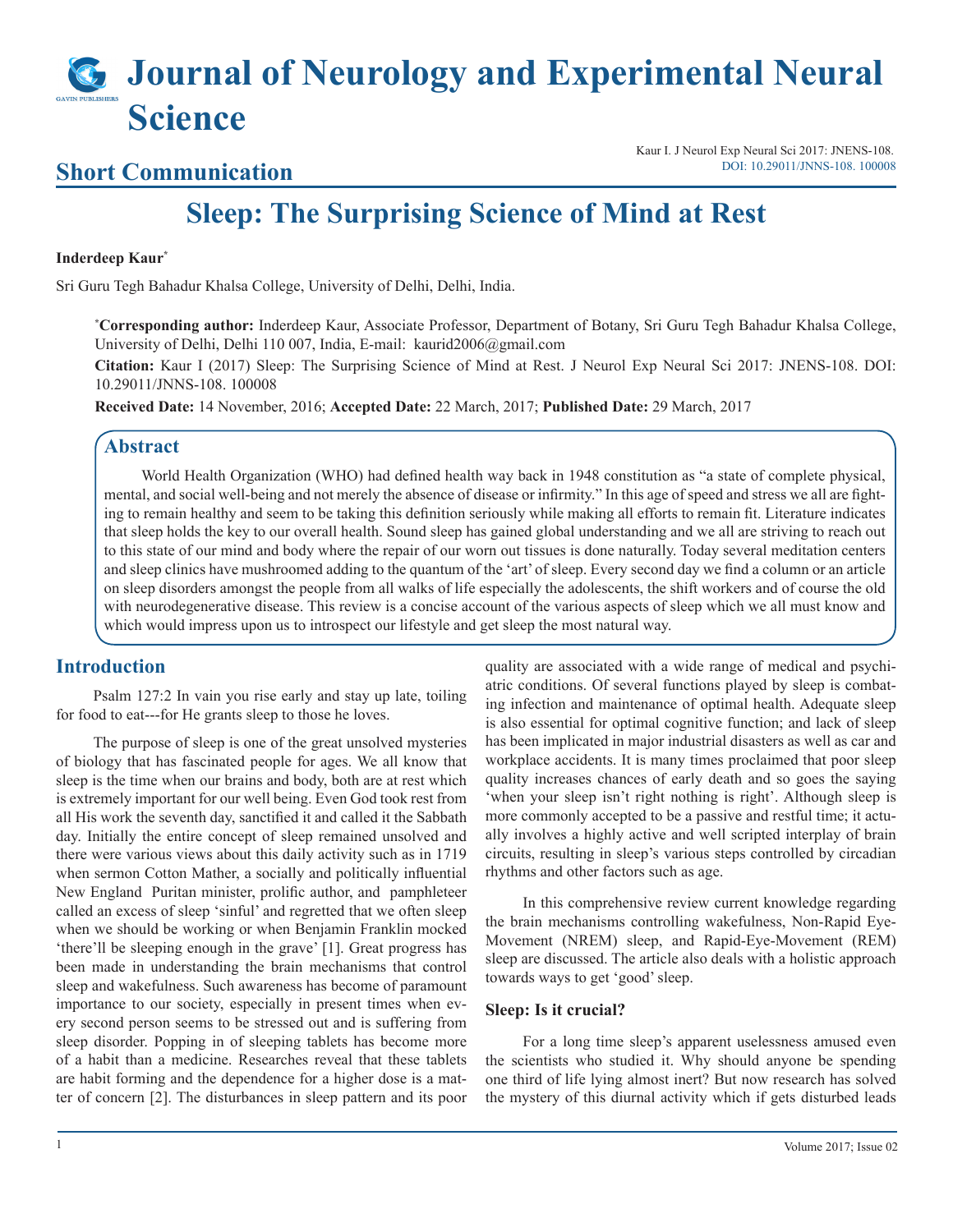to several intricate problems. According to sleep scientists sleep might help us abate neurodegenerative disease or other forms of cognitive impairment and might serve to relieve vascular stress (related to circulatory system). It is considered as a natural moisturizer and perspiration during sleep is a natural skin treatment. According to Stick gold, a preeminent sleep researcher at Harward University, sleep is important selective mechanism for strengthening memory [3]. In sleep the neural response is such that things recently experienced are spontaneously relayed and certain other are reactivated while you are asleep. It is this relay and certain reactivation of activities that strengthens our memory. Our brains are in effect practicing while we sleep. It efficiently sifts out the information and helps us remember only a few things out of many that we experience the entire day and replay some during the dreaming phase. Sleeping and dreaming Stick gold argues help us sift through material to isolate and store the important whether it is only a 'gist' or a specific detail. The importance of sleep to our brain function may be even more central. In addition to its memory and problem solving, sleep may help our brains stay sharp, young and healthy. According to Maiken Nedergaard sleep researcher, sleep is the brain's maintenance and vital to our overall health and quality of life [4]. It is a dynamic condition of body and mind which typically recurs for several hours every night in which a host of connections become active. It is in contrast to the inactive nervous system which is in sync with the closed eyes, relaxed postural muscles and consciousness practically suspended. Moreover sleep affects our daily functioning and our physical and mental health in many ways. Proper sleep is necessary for our neurons and can be viewed as growth and repair time. Sleep is a state of unconsciousness in which the brain is relatively more responsive to internal than external stimuli.

#### **SLEEP: The Science Behind**

We spend as much as a third of our lives asleep. Understanding what happens during sleep and how it serves a restorative function can help us treat emotional and cognitive problems to sleep and whose explanation lies in 'good' sleep.

A number of theories explaining as to what makes sleep a biological imperative activity have been put forth. It is convincing that by sleeping one gains lot in terms of benefits to memory, the immune system and the sheer preservation of human energy, despite the fact that a sleeping person's metabolism slows down by about 15 percent when compared to waking hours. According to the theory of glymphatic system when we are awake, our activities lead to a building up of debris in the brain [5]. We form toxins, such as beta-amyloid a protein associated with Alzheimer's and other proteins that are usually harmless get misfolded. When we fall asleep, specific channels in our brains expand to allow cerebrospinal fluid to flow in and clear this debris. This pathway which is connected to the lymph nodes of the neck and is concerned with the clearance of interstitial waste products from neuronal metabolism has been termed the 'glymphatic system'. Conversely if brains don't get enough to rest, toxins build up and neurodegenerative disease sets in.

Humans need an uninterrupted six to eight hours of sleep to cleanse their brains overnight of neurotoxins, specially the harmful remnants like beta amyloid which are often found in clumps in brains of Alzheimer's disease. Without sleeping through the entire 6-8 hours process, the brain's cleansing system can't filter bad proteins through the spinal cord. The more beta amyloid you have the less deep sleep you get.

#### **Sleep: Spring Cleaning For Brain**

During our working hours we are constantly hearing, seeing, smelling, feeling and tasting and have thoughts and feelings related to these sensory experiences which are translated by our brain into a huge array of sensory information. While we are busy carrying out our daily activities and experiencing things, the connection between neurons in the brain are busy gathering information and the brain tries to process selective information, forgetting that it doesn't want to remember. If we don't filter some of this information our brains become overloaded. We must have a way to sort information we receive during the day storing and consolidating what is important and letting the rest go. This happens during sleep. During deep stage of slow wave sleep, synapses get down scaled again allowing us to recall the salient aspects of our day, without being engulfed by unimportant things.

#### **Did You Know?**

- During sleep we pass through five sleep stage: Stages 1-4 are non REM (NREM) and stage 5 is REM (Rapid Eye Movement) sleep. These stages put together form one complete sleep cycle.
- Each cycle lasts around 1 and  $\frac{1}{2}$  hrs in adult and for a good sleep we need to go through all 4 stages (in children it is shorter). A good night's sleep consists of 5-6 cycles.
- We spend almost 50% of our total sleep time in stage 2, about 20% in REM sleep and remaining 30% in other stages.
- As night progresses, REM sleep periods increase in length while deep sleep (stage  $3 \& 4$ ) decreases.

Quiet sleep (stage 1-3) restores (to get back) the body, SWS, stage 4 is beauty sleep while REM recuperates (to heal over a period of time) mind and is important for learning and memory [6].

• Dropping to sleep: even the idea of falling into sleep changes in brain-wave patterns at the onset of non REM sleep. Once your eyes are closed and your brain no longer receives visual inputs, brain wave settles into a steady rhythm pattern of about 10 cycles per second -----is the alpha wave.

#### **Box: Learn the Real Secret to Sleep: Sleep Hygine**

Where More Is Better: An adequate night's sleep includes tim-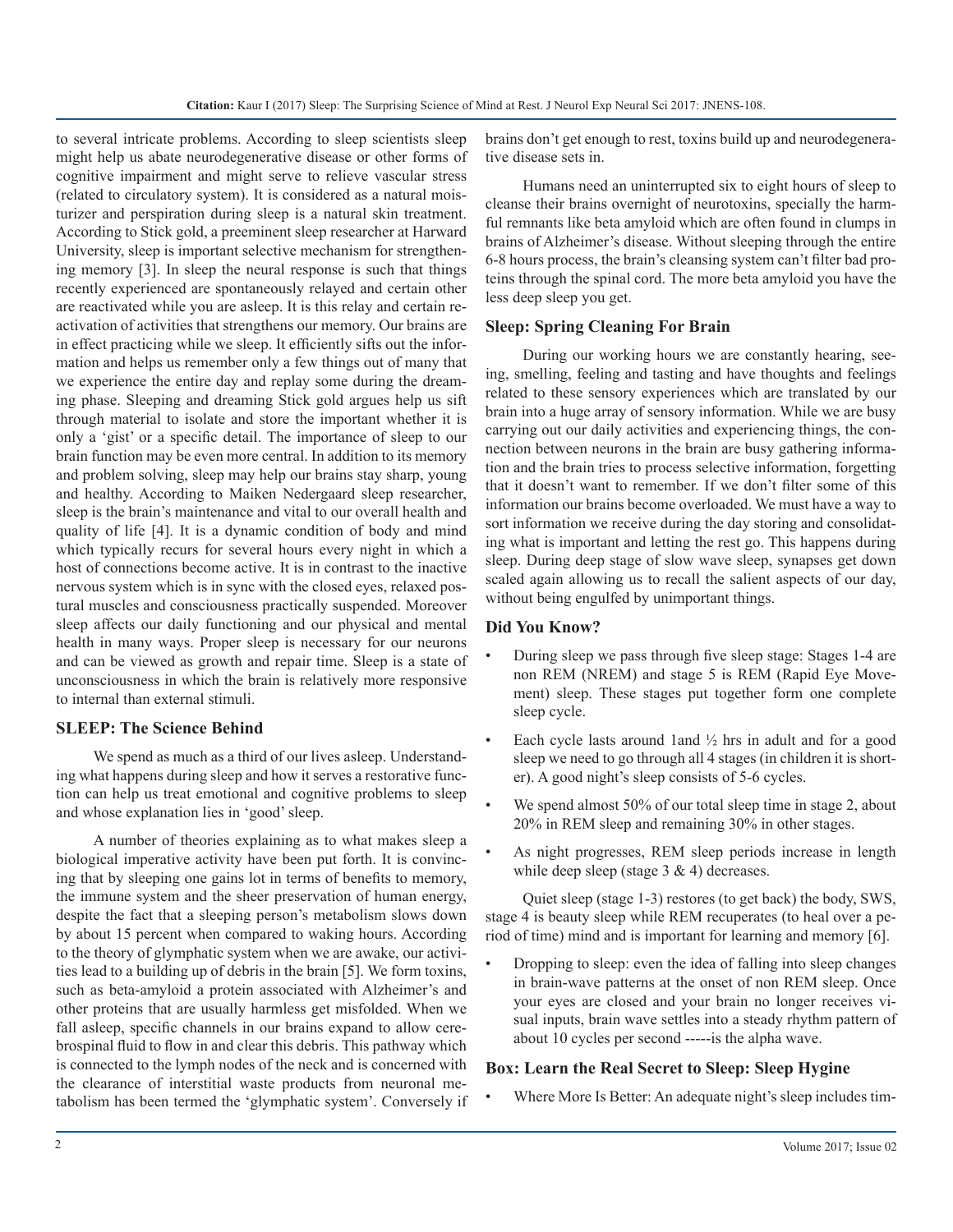ing, duration and quality. An adult should sleep generally for about seven to eight hours. However some people can do with a slightly lesser sleep.

- Turn off Technology: Before bedtime and during sleep, avoid light exposure, even from electronic devices. Avoid having a TV, computer, laptop or tablet in your bedroom. These are all stimulating and glowing, and a cause of poor sleep. These devices send out blue wavelengths of light, which can interfere with the natural release of sleep-promoting hormone melatonin.
- DO's AND DON'Ts: Avoid caffeine, and alcohol. Exercise, eat right, take warm water bath and do some mindfulness therapy and have a positive attitude towards life.
- GET REGULAR: Maintain a disciplined sleep regime going to bed and getting up at more or less same time, every day and even on weekend and off days.
- SLEEP WHEN SLEEPY: The best way to judge if you are sleep deprived is to notice how much time you toss in bed, if it takes you less than 5 minutes to fall asleep, then you could be sleep deprived for it should take closer to 10 minutes. In case you haven't been able to sleep after about 20 min in bed, get up and do something not very interesting and, which does not involve you much. Stay away from technology.
- BED IS FOR SLEEPING: Your body should have a connection with it, therefore do not use your bed for other purposes like studying or watching TV.
- SLEEP RITUALS: If you brush your teeth or say a prayer or wash your face just before you sleep every day do it with consistency even when hard pressed for time so that body knows it's time to sleep.
- YOUR PENNED SIGNATURE: The position you take in bed each night can echo the way you deal with your daytime working hours, say sleep scientists. This position is your private scrawl and there is no reason to alter it.

#### **Sleep: Night Life Facts**

When we fall asleep, the brain does not merely go offline; instead a series of highly orchestrated events put the brain to sleep in stages.

#### **Stages: Quiet sleep 1-3**

**Stage 1 or N1:** This first stage of sleep called the "introduction" into sleep" is marked by a slowing down of brain activity and a beginning of muscle relaxation. It is drowsiness or light sleep during which we can drift in and out of sleep. Slow eye movement is there and therefore the person can be awakened easily. We spend about 5 minutes in this stage. On the EEG the predominant brain waves are slow with about 4-7 cycles per second forming theta wave pattern. The most significant characters are dropping in body temperature,

relaxing of muscles and slow movement of eyes from side to side while we start to lose awareness.

**Stage 2 or N2:** This is true sleep during which eye movement stops, eyes becoming still and the brain waves become slower with occasional burst of rapid waves called sleep spindles. It lasts for 25-30 min, during which the heart rate and breathing are slower than when awake. Brain's electric activity is irregular. The EEG pattern here is called K complex which scientists think represents a sort of built in vigilance system that keeps you poised to awaken if necessary. K complexes can also be provoked by certain sounds or other external stimuli.

**Stage 3 or N3:** Known as slow wave sleep and marked by extremely slow waves called delta waves. These waves begin to appear interspersed with smaller faster waves. Breathing becomes regular, muscles relax, blood pressure falls and the pulse slows down to about 20% to 37% below the waking rate. Brain is less responsive to external stimulus making it difficult to wake up the sleeper. This helps the body to recuperate after a long day.

**Stage 4 or N4:** Is the deep sleep with slow delta waves and it is difficult to wake up from it. Deep sleep seems to be a time for our body to renew and repair itself. Blood flow is directed towards our brain which cools measurably. At the beginning of this stage, the pituitary gland releases a pulse of growth hormone that stimulates tissue growth and muscle repair. Researchers have also detected increased blood levels of substances that activate our immune system, raising the possibility that deep sleep helps the body defend itself against infection.

When we sleep after a period of sleep deprivation we pass quickly through the lighter sleep stages into the deeper stages and spend a greater proportion of sleep time there. This suggests that deep sleep plays a large part in restoring alertness and fills an essential role in a person's optimal functioning.

Slow Wave Sleep (SWS) also known as or Deep sleep. Since there is not much distinction between stage 3 (has 20-50% delta activity) and 4 (has 50% delta activity) with respect to delta wave activity both the stages are collectively referred to as Slow Wave Sleep. The waves are produced with a frequency of less than 1Hz and a relatively high amplitude Slow wave sleep is characterized by synchronized activity of neurons in the neo-cortex firing at a slow rate between 0.5 & 3 times per second. The first section of the wave signifies a down state, or the inhibition period in which the neurons in the neocortex are silent and able to rest. The second section of the wave signifies an up state, referred to as excitation period in which the neurons fire briefly at a high rate. The former state is a hyperpolarizing phase and the latter is a depolarizing phase. The principal characteristics during slow-wave sleep that contrast with REM sleep are moderate muscle tone, slow or absent eye movement, and lack of genital activity. You are groggy and find it difficult to engage in conversation in case the phone rings. Slow-wave sleep is considered important to consolidate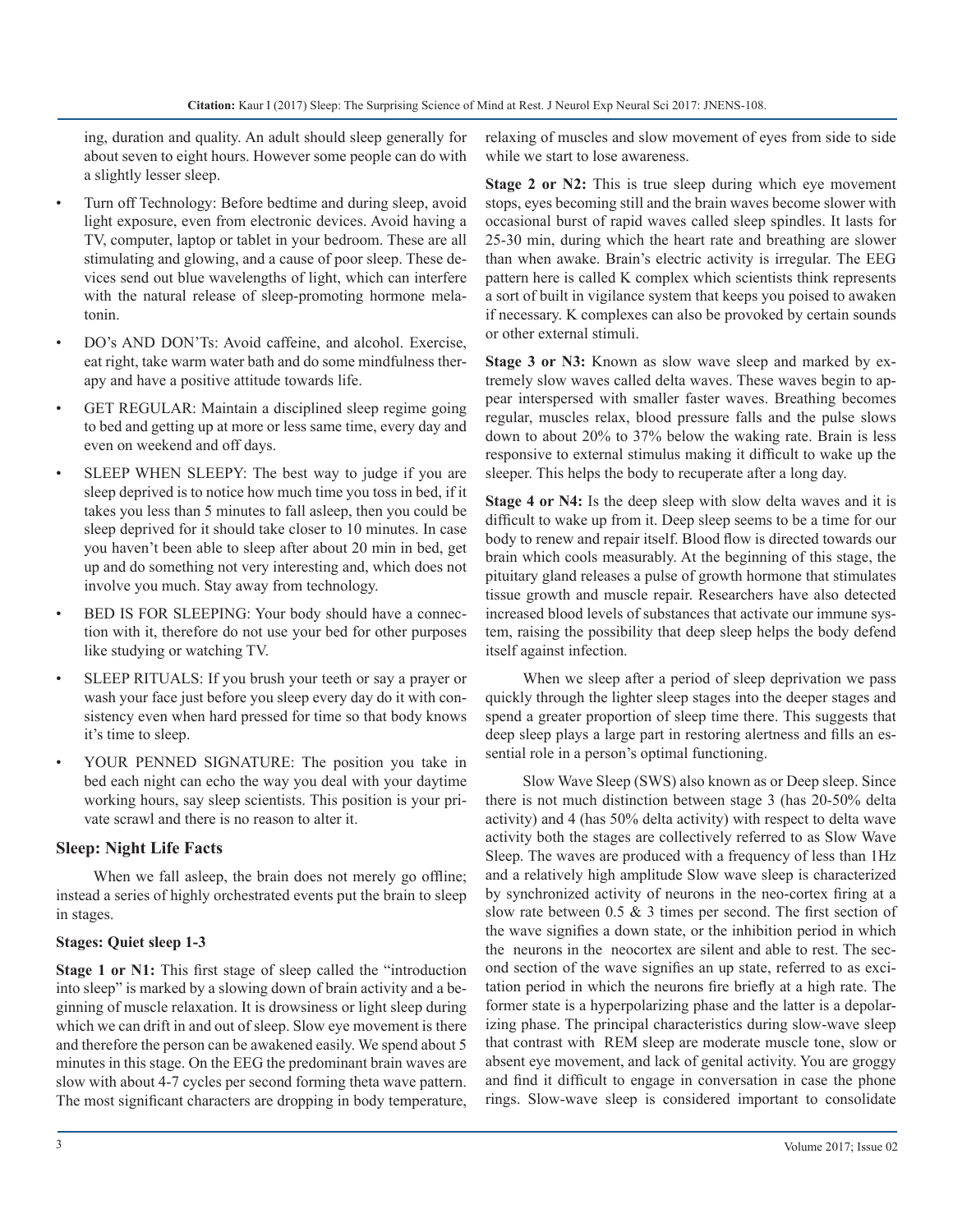new memories. This is sometimes referred to as "sleep-dependent memory processing". Building up physical and mental energy occurs during this phase. This is where the body gets rest and is the deepest phase of NREM. Dreaming and sleep walking can occur during SWS.

#### **Stage 5 or N5: Dreaming (REM) sleep**

Dreaming occurs during REM which has been described as "active brain in paralyzed body". During this stage, our brain races, thinking and dreaming as our eyes dart back and forth rapidly behind closed eyelids. Our body temp rises, our blood pressure rises and our heart rate and breathing speed up to daytime levels.

About 3-4 times a night or about every 90 minutes you enter REM sleep. The first such episode lasts for only a few minute but REM time increases progressively over the course of night. If we are deprived of REM sleep and then allowed to sleep subsequent night of undisturbed sleep, we enter this stage earlier and spend a higher proportion of sleep time in it - a phenomenon known as REM rebound. In contrast during REM sleep when most of our dreaming happens, neuronal firing is rapid and synchronized at much higher frequencies between 30 to 80 times per second. Such patterns of brain activity during REM sleep are reminiscent of those observed during wakefulness and for this reason REM is often referred to as paradoxical sleep.

In REM sleep behavior disorder, the usual paralysis that keeps our bodies in check as we enter REM sleep disappears and people physically act out their dreams. This order is fairly reliable predictor of neurodegenerative disease. In sleep apnea, disorder is associated with diabetes and cardiovascular disease leading to cognitive impairment.

| Sleep Stage       | N <sub>1</sub>           | N <sub>2</sub>                                                      | N <sub>3</sub>                                    | N <sub>4</sub>                                     | Rem                                                                              |
|-------------------|--------------------------|---------------------------------------------------------------------|---------------------------------------------------|----------------------------------------------------|----------------------------------------------------------------------------------|
| Also<br>Known As  | Introduction<br>To Sleep | True Sleep                                                          | Slow Wave<br>Sleep                                | Slow Wave<br>Deep Sleep                            | Dreaming<br>Sleep                                                                |
| Time Spent        | About 5min               | About 25-30<br><b>MIN</b>                                           | 60MIN                                             |                                                    | Occurs<br><b>EVERY</b><br>90MIN                                                  |
| Wave<br>Character | Theta Waves              | Theta Waves<br>With<br><b>OCCASIONAL</b><br><b>SLEEPSPINDLES</b>    | $20 - 50\%$<br>Delta<br><b>WAVES</b>              | More Than 50%<br>Delta Waves                       | Active<br>Brain And<br><b>PARALYZED</b><br><b>BODY</b>                           |
| State Of<br>Mind  | Light Sleep              | <b>Brain</b><br>Responsive<br><b>TO EXTERNAL</b><br><b>STIMULUS</b> | Brain Less<br>Responsive<br>TO<br><b>STIMULUS</b> | Mind Is At<br>Rest, Difficult<br><b>TO WAKE UP</b> | <b>Brain</b><br>Races And<br><b>EYES DART</b><br><b>BEHIND</b><br><b>EYELIDS</b> |

Figure 1: Sleep: Stages at a glance.

#### **Sleep: Architecture and the switch**

When we are awake, billion of brain cells receive and analyze sensory information and coordinate behavior by sending electrical impulses to one another. During this stage EEG records a messy irregular scribble of activity. Once our eyes are closed and our brain no longer receives visual inputs, brain waves settle into a rhythmic pattern of about 10 cycles per second is the alpha wave pattern characteristic of calm and relaxed wakefulness.

Hypnogram, moves between different sleep stages in a fairly predictable pattern, alternating between non REM and REM, also known as sleep architecture which in adults consists of 4 or 5 alternating non REM and REM periods [7]. Alertness and associated for brain and cortical arousal activities are mediated by several pathways projecting from upper brain stem. However, every 24hrs the arousal system is inhibited during sleep by sleep active γ-Aminobutyric Acid (GABA)-ergic and galaninergic neurons of Ventrolateral Preoptic Nucleus (VLPO). The sleep-active neurons in the ventrolateral preoptic nucleus serve as a brainstem-switch regulating the stability of sleep-wake cycle (www.ncbi.nlm.nih.

#### gov › NCBI › Literature › Pub Med Central (PMC).

The sleep switch is located in the Para acid Zone (PZ) in the brain stem, the primordial part of the brain that regulates basic function s necessary for survival. The activity of this sleep node appears to be both necessary and sufficient to produce deep sleep. The neurons here release a messenger chemical GABA that sets in a series of reactions that lead to sleep. The PZ makes the neurotransmitter GABA. The switch button in brain for sleep has been termed homeostatic which can tell when someone has been awake for too long; the mechanism fires when the body is tired. The sleep homeostatic keeps track of waking hours and acts as a switch to make the body nod off [8].

In another explanation, the human body has a master circadian clock in a control centre of the brain known as Supra Schismatic Nucleus (SCN). The internal clock regulates the timing of such body rhythms as temp and hormone levels. It controls the activity of sodium and potassium channels. Higher sodium channel activity results in more sodium currents (more sodium getting into the neurons), this excites the neurons and in turn wakes up the animal.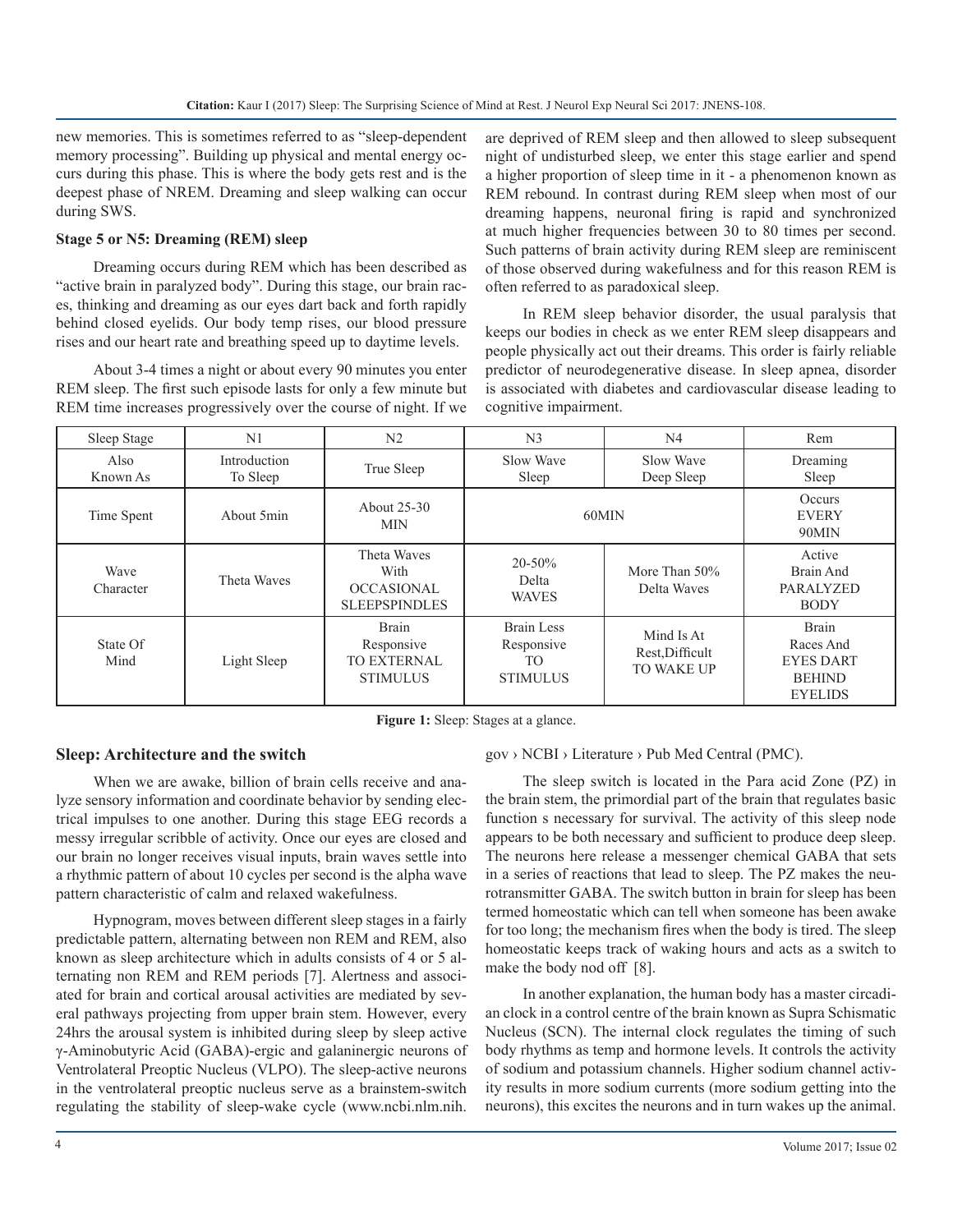At night sodium channel activity will be low (low sodium current, lower sodium getting into the cell), but potassium channel activity (more potassium currents) would be high. In this case, more potassium comes out of the cell which silences (decreases the activity of circadian neurons) and puts organism to sleep.

The circadian clock is set primarily by visual cues of light and darkness that are communicated along a pathway from the eyes to SCN. This keeps the clock synchronized to the 24 hr day. CR may be free running as in case of patients with dementia and mental retardation. It results when brain receives no lighting cues from the surrounding environment. Disorder is also seen in nursing home residents. It is therefore important to get cues from the environment light activity and social schedules.



Figure 2a &b: active and sleep states of mind.

#### **Sleep: Disorders and Case Studies**

As our society continues to grow, industries seek to maximize production time, increasing the need for night shift workers. Health services are also engaged in providing medical aid to people 24x7. Therefore the hospitals requiring round the clock care have always faced the issue of employing night shift workers, while simultaneously ensuring that the health of workers is not in jeopardy. Most call centre workers and hospital staff work at times when they would normally be sleeping. This could challenge the individual's circardian rhythm because the sleep/wake internal clock setting is at odds with sleep/wake cycle of the shift schedule ultimately resulting in CR sleep disorders.

Symptoms much like jet lag are common in people who work nights. As their work schedule is at odds with powerful sleep regulating cues like sunlight they often become uncontrollably drowsy during the work and build up sleep debt. They may suffer insomnia or other problems when they try to sleep leading to various psychological and psychiatric problems besides behavioral and mood swings. They also have increased risk of heart problems, digestive disturbances and emotional and mental problems [9].

A majority of the shift workers with altered biological rhythm develop cumulative sleep debt leading to significant sleep deprivation. Sleep deprivation if unchecked leads to burn out stress syndrome the symptoms of which are fatigue and mood changes like digestive disturbances, depression, decreased cognitive functioning, poor execution functioning, impaired vigilance and a predisposition to infections.

In a survey, 51.4% BPO employees in Delhi were found to be sleepier as compared with non BPO workers. These are the occupational hazards of night shift workers. To give rest to the body and mind it is important for these shift workers to sleep during day. But this is against nature and biological clock [10]. Surveys reveal that it is better to have continuous night shifts rather than rotate between a day and night shift pattern. Though both lead to occupational hazards but the former will be less taxing on quality sleep than the latter. People with total blindness experience lifelong sleeping problems because their retinas are unable to detect light. Non 24 hr sleep/wake disorder therefore affects mostly people who are totally blind.

#### **Circadian Rhythm Sleep Disorders**

- Delayed Sleep Phase Disorder (DSP): DSP occurs when a person regularly goes to sleep and wakes up more than two hours later than is considered normal. People with DSP tend to be "evening types" who typically stay awake until 1 a.m. or later and wake-up in the late morning or afternoon. If able to go to bed at the preferred late time on a regular basis, a person with DSP will have a very stable sleep pattern. DPS is more common among adolescents and young adults with a reported prevalence of 7-16%. It is estimated that DPS is seen in approximately 10% of patients with chronic insomnia in sleep clinics. A positive family history may be present in approximately 40% of individuals with DPS.
- Advanced Sleep Phase Disorder (ASP): ASP occurs when a person regularly goes to sleep and wakes up several hours earlier than most people. People with ASP tend to be "morning types" who typically wake up between 2 a.m. and 5 a.m. and go to sleep between 6 p.m. and 9 p.m. If able to go to bed at the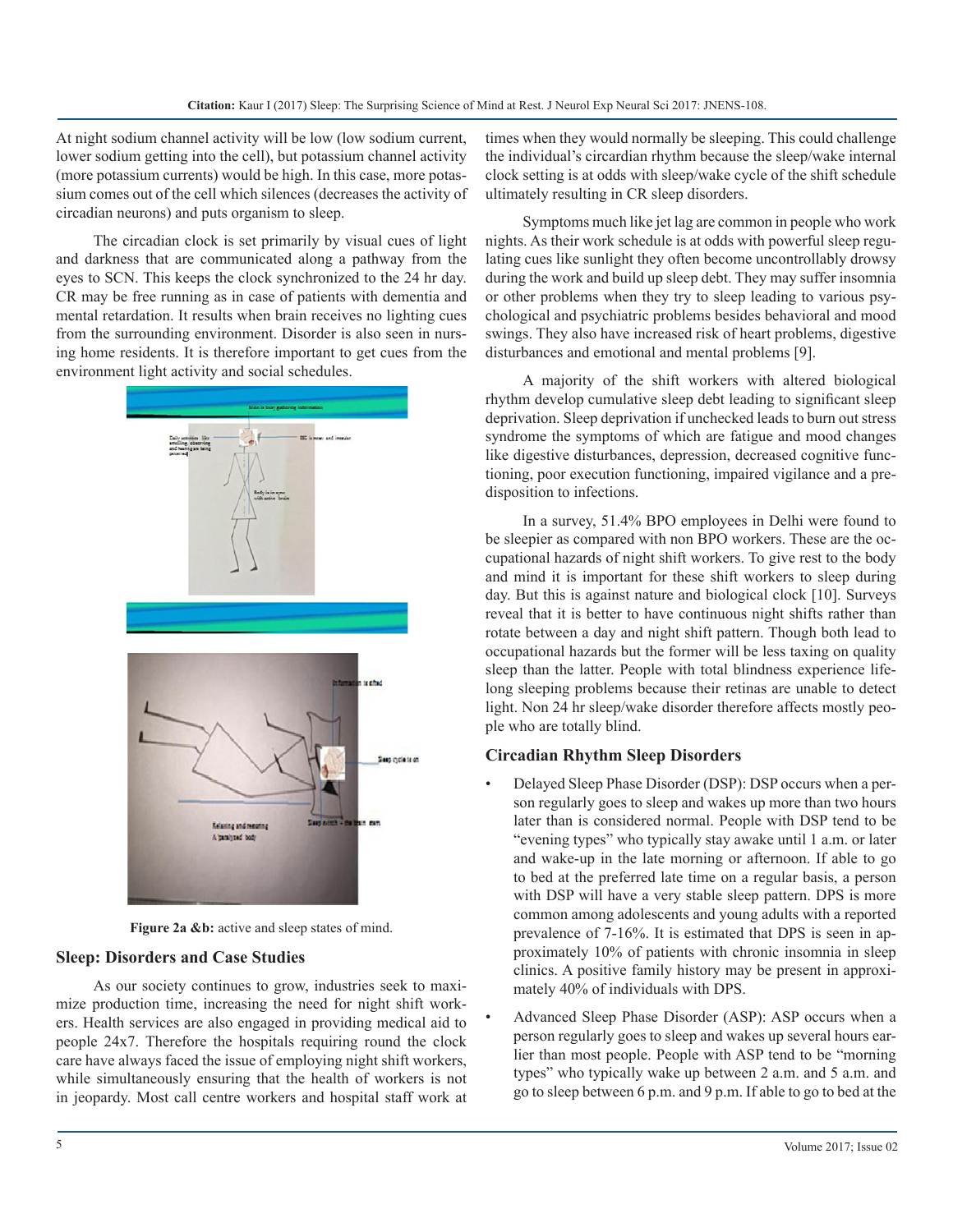preferred early time on a regular basis, a person with ASP will have a very stable sleep pattern. ASP affects approximately 1% in middle-aged and older adults and increases with age.

- Jet lag disorder: Jet lag occurs when long travel by airplane quickly puts a person in another time zone. In this new location the person must sleep and wake at times that are misaligned with his or her body clock.
- Irregular sleep-wake rhythm may occur in nursing home residents and other people who have little exposure to time cues such as light, activity and social schedules.
- Free-running (non entrained) type occurs in more than half of all people who are totally blind.
- Shift work disorder is most common in people who work night shifts and early morning shifts Effects These are some of the effects that can occur because of a circadian rhythm sleep disorder:
- Sleep loss Excessive sleepiness Insomnia Depression Impaired work performance • Disrupted social schedules • Stressed relationships Treatments • Lifestyle changes: People may cope better with certain circadian rhythm sleep disorders by doing such things as adjusting their exposure to daylight, making changes in the timing of their daily routines, and strategically scheduling naps.

#### **Other Sleep disorders**

Insomnia – can be caused by stress, jet lag, diet or other factors like age. Sleep apnea – is a disorder of interrupted breathing during sleep. It usually occurs in association with fat build up or loss of muscle tone with aging also snoring. Restless leg syndrome –is a familial disorder causing unpleasant crawling, prickling or tingling sensations in legs and feet. Nacrolepsy – have sleep attacks at various times of the day.

#### **Sleep: Looking Forward To Good Sleep? Try These**

- Aromatherapy: One way to ensure a better quality of sleep is to fill ones home with beautiful flowers and plants. They not only look good but have fantastic relaxing and purifying benefits which in turn can promote a healthy sleeping pattern. A variety of flowers can purify air while you are asleep. Some common ones are Jasmine which reduces anxiety leading to greater quality of life; lavender aromatherapy in which light sleep increases in women; herbs like Hops have a chemical methyl butanol (it was infact putting hop pickers to sleep).
- Mindfulness based therapy (MBT); for insomnia integrates the science of sleep medicines, behavior therapy and meditation practices stemming from the Buddhist tradition.

Any kind of insomnia or sleep disturbance we experience is associated with compromised health. Those who meditate get or spend more time in slow wave sleep and get more REM sleep. There is perhaps increase in melatonin. Anxiety and worries go away so when you meditate you actually improve sleep quality by activating neurotransmitters to release serotonin and melatonin. It brings calmness in mind controlling disturbing thoughts; it controls negative emotions and brings about a positive thinking. It acts as a natural tranquilizer bringing about deep and natural sleep. It also leads to introspection of self and perception of reality of life.

- Cognitive Behavioral Therapy (CBT) requires meeting sleep therapist regularly.
- Take a warm bath which raises body temperature and then when u are out there will be a drop in temperature mimicking temperature drop of sleep.
- Break a sweat do light exercises, Yoga, Progressive muscle relaxation;
- Foods rich in Ca, Mg like banana, walnuts and cherries which help increase melatonin should be included in diet. You can also go in for herbal tea, a rich source of L theanine an amino acid which promotes sleep.







Maintain a healthy work regime Shakti mudra in Hindu yoga practice is known to cure insomnia

### Meditation helps secretion via neurotransmitters

#### **Concluding Remarks**

Sleep is an activity we all carry out every day. In case we find it difficult putting ourselves to sleep some day, nobody can help us do it; it is so very personal. What we must try is to introspect our activities and our extent of stress and then try to choose a couple of ways mentioned above. Just practice them religiously and the body restoration and recuperation will get switched on. However in case of illness medical help has to be taken. Try visiting various sites on the internet and become 'Sleep friendly'.